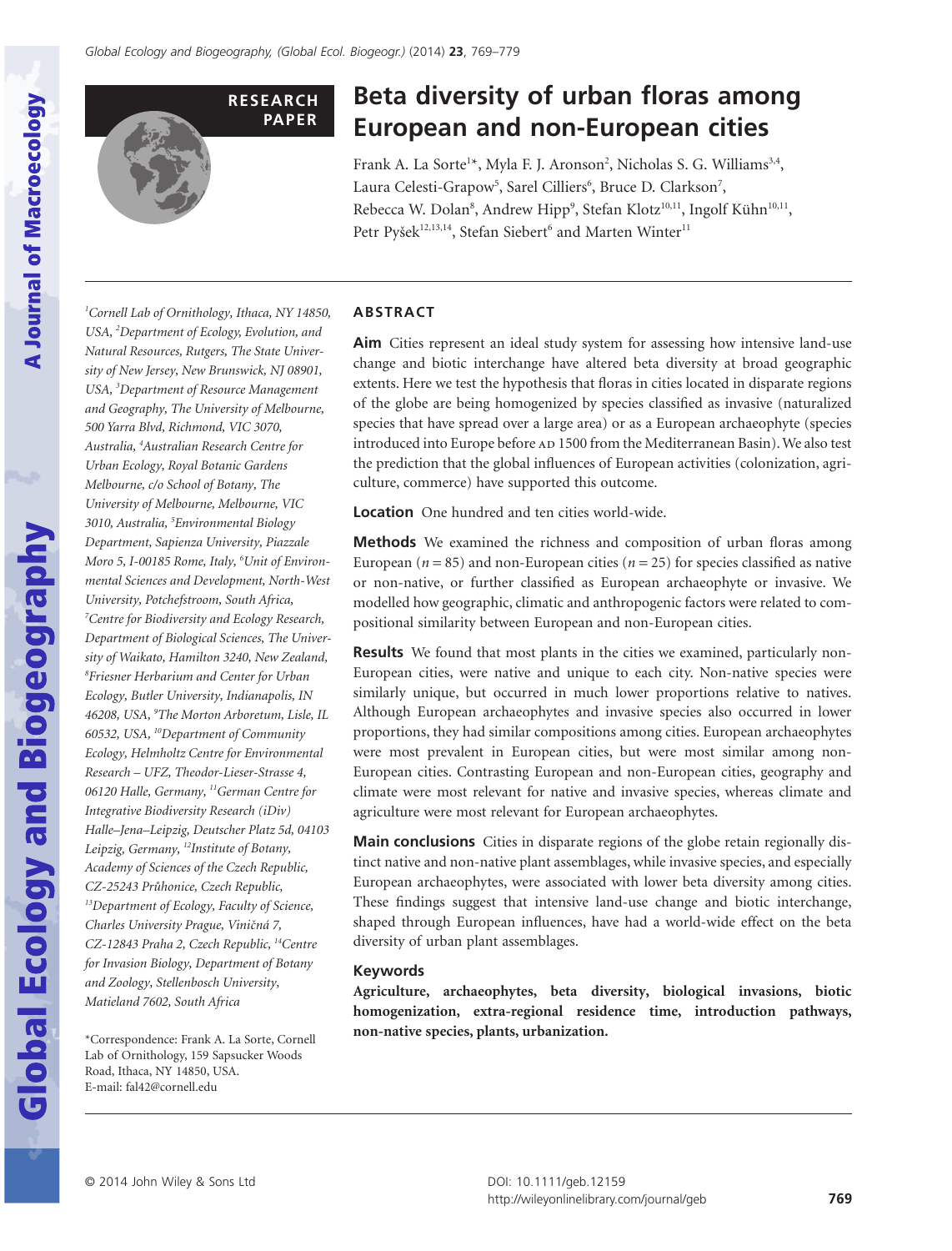# **INTRODUCTION**

Human activities reduce beta diversity, resulting in more similar ecological communities across space, or lower spatial turnover in species composition (McKinney & Lockwood, 1999; Baiser *et al*., 2012). This process, often termed biotic homogenization, is characterized by a decline in regional distinctiveness through the loss of specialized native species and the increasing dominance of common and often non-native species (McKinney & Lockwood, 1999). Here, non-native species are species not indigenous to an area the presence of which is due to direct or indirect consequences of human activities (Pyšek *et al*., 2004). Biotic homogenization has been investigated from taxonomic, functional and phylogenetic perspectives, and has been demonstrated across spatial extents and grains based primarily on occurrence data for a range of taxonomic groups (Baiser *et al*., 2012). Nevertheless, some investigators have suggested that global homogenization is unlikely (Collins *et al*., 2002) and the few spatially explicit taxonomic studies conducted at intercontinental or global spatial extents indicate that global biotic homogenization is not fully established (La Sorte *et al*., 2007; Winter *et al*., 2010; Villéger *et al*., 2011). However, biotic homogenization has become a dominant ecological paradigm and, in many cases, is assumed to be a global phenomenon despite a lack of empirical evidence at global scales for many taxa. To determine the quality of these assumptions, and to better inform current research, intercontinental and global-scale investigations are needed.

Cities are considered to be centres of loss in regional distinctiveness due to their extremely high levels of human activity and land-use change, as well as human-mediated extirpations of native species and introductions of new species (Pyšek, 1998; Kühn & Klotz, 2006; McKinney, 2006; Aronson *et al*., 2014). Cities world-wide share very similar environmental characteristics, such as high disturbance frequencies, heat island effects, a high density of built structures and impervious surfaces, and fragmentation of native land cover (Rebele, 1994; Pickett *et al*., 2001; Faeth *et al*., 2005). These features are expected to result in a common suite of urban-adapted biota world-wide (Williams *et al*., 2009).

Due to their role as centres for transport, cities have a long history as foci of species introductions. In countries colonized by Europeans, the development of new cities or the expansion of existing cities was often the first form of large-scale land-cover change. This would be expected to leave cities with a long biological legacy of introduced species that continues to increase through globalization and the intensification of humanmediated biotic interchange (Hulme, 2009). Cities are therefore an ideal study system to improve our understanding of the continental and intercontinental patterns, drivers and implications of the effects of intensive human-mediated biotic interchange and land-use change on the structure and composition of ecological communities.

The composition of non-native species within ecological communities is often used to assess the impacts of human activities on beta diversity. Non-native species can affect compositional patterns among localities to differing degrees, depending on the time since first introduction into a non-native region (residence time; Rejmánek, 2000; Richardson & Pyšek, 2006) and their native place of origin (La Sorte & McKinney, 2006; La Sorte & Pyšek, 2009; Winter *et al*., 2009). An additional facet to residence time is extra-regional residence time, which is defined as the residence time of a species in a region outside its native range whose propagules are then introduced into a new region (La Sorte & Pyšek, 2009). The primary example of extraregional residence time is that of European archaeophytes, plant species introduced into regions of Europe between the initiation of agricultural activities during the Neolithic period (*c*. 4000 bc) and the European exploration of the Americas (*c*. AD 1500; Preston *et al*., 2004; Pyšek *et al*., 2004). During their residence time in Europe, European archaeophytes developed an association with early agricultural activities that remains evident today (Pyšek *et al*., 2005), an association that is likely to have promoted the transport, introduction and establishment of archaeophytes in regions outside Europe (La Sorte & Pyšek, 2009), including introductions through agricultural activities in regions that were later urbanized. European archaeophytes have been implicated in the homogenization of floras within Europe (La Sorte *et al*., 2008; Ricotta *et al*., 2012), North America (La Sorte & Pyšek, 2009) and between the two continents (La Sorte *et al*., 2007).

Invasiveness, defined here as the ability of a non-native species to become naturalized and spread over a large geographic area (Pyšek *et al*., 2004), is also likely to be an important factor in determining how plant species affect compositional patterns among cities. Invasive species are more likely to be transported between cities through human activities due to their high prevalence and, once introduced, are often pre-adapted to the high disturbance levels and early successional stages found in urban areas (Catford *et al*., 2012). The introduction pathway of an invasive species may also be important (Pyšek *et al*., 2011). Species that have been intentionally introduced by humans are likely to have increased propagule pressure, which may support their establishment and spread (Křivánek et al., 2006). In addition, place of origin and its level of invasiveness are not necessarily independent. For example, plant introductions have primarily been unidirectional from Europe to North America (La Sorte *et al*., 2007; Winter *et al*., 2010) with a large proportion of European archaeophytes identified as invasive in North America (La Sorte & Pyšek, 2009), indicating the importance of European agriculture, human settlement, trade and commerce in defining patterns of biotic interchange (Crosby, 1986; di Castri, 1989).

Using the largest global database of urban plant occurrences, compiled from 110 globally distributed cities (Aronson *et al*., 2014), we examine the continental and intercontinental patterns and associations of urban plant diversity. We test the hypothesis that floras in cities from disparate regions of the globe are taxonomically homogenized and investigate the contribution of invasive species, European archaeophytes and other non-native species to this pattern. Our goal is to determine how the combination of urbanization and human-mediated biotic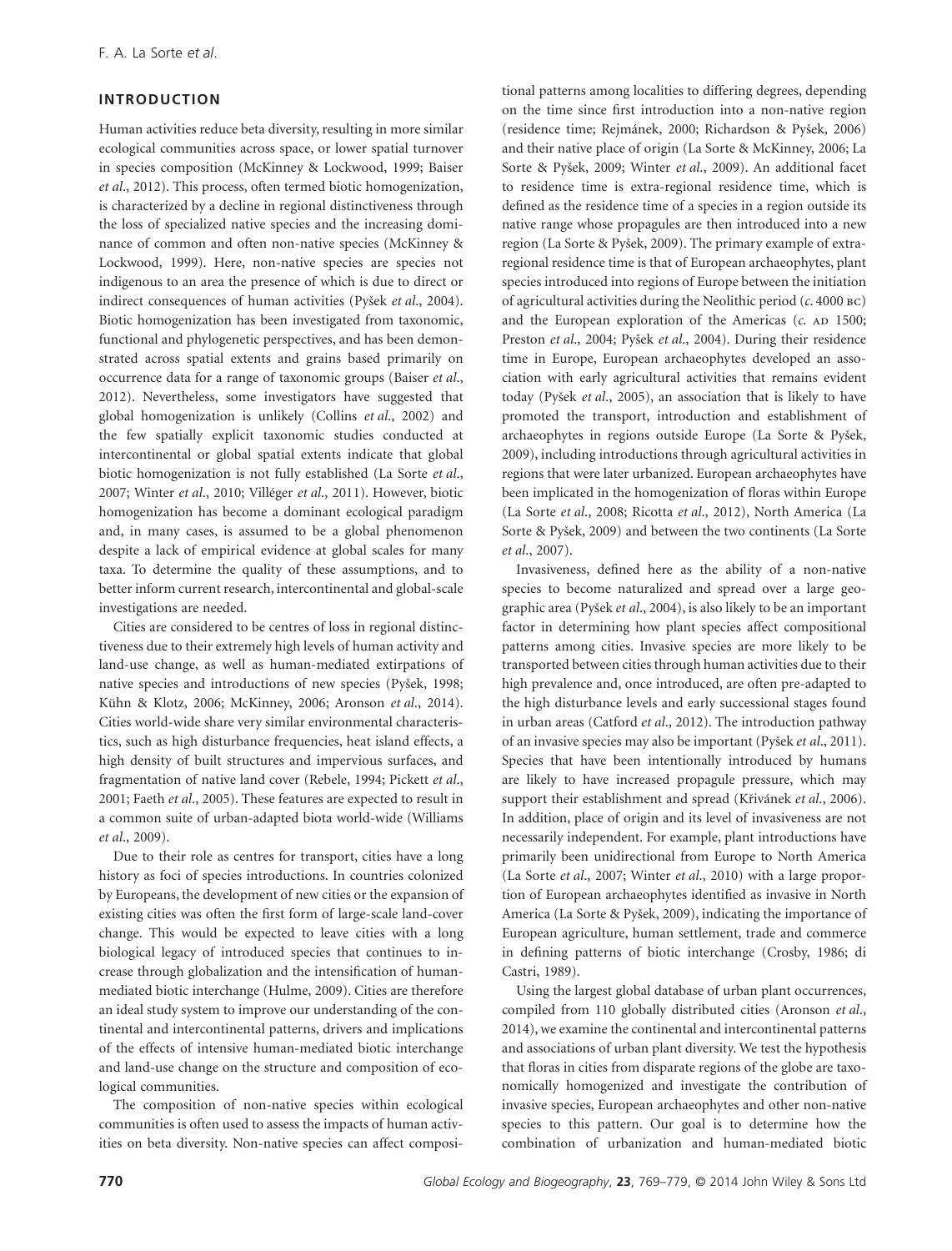interchange driven by European influences may have altered geographic patterns of urban plant diversity.

# **METHODS**

#### **Data compilation**

We compiled vascular plant floras of species occurrence for 110 cities, distributed globally but with the majority (77%) located in Europe (Fig. 1a; see Appendix S1 in Supporting Information). We merged all varieties and subspecies identified in each flora into the species rank and standardized taxonomic nomenclature using the Taxonomic Name Resolution Service (http:// tnrs.iplantcollaborative.org/; accessed July 2011). The 110 floras contained a total of 14,240 plant species.

The 110 floras are a result of intentional surveys of spontaneous vegetation (i.e. species that grow and reproduce outside cultivation) within each city. The floras were compiled using a variety of different field survey techniques, herbarium records or a combination of both, and the floras estimate the composition of species within individual cities for a range of time intervals, occurring after 1900 but primarily between 1950 and 2009 (Appendix S1). Sampling effort was therefore highly variable among the 110 cities; however, there is no indication that this variation contained geographic biases that would influence our results (Appendix S1).

To provide a standard classification system for species that would support compositional analysis across multiple floras, we used methods consistent with those developed in similar studies (La Sorte *et al*., 2007, 2008). In non-European cities, species were classified as either native or non-native based on classifications in the original floras (Appendix S1). In European cities, species were classified as native or, if non-native, as either archaeophyte or neophyte based on classifications in the original floras (Appendix S1): these are non-native species introduced to Europe before and after *c*. AD 1500, respectively (Pyšek *et al.*, 2004). Classification systems used in the original floras relied on a variety of different approaches to identify non-native species, which were typically identified as non-native to the region where the city was located or non-native to the broader floristic region. Among the European cities, 538 species were identified as European archaeophytes. We used this list of 538 species to identify European archaeophytes in all European and non-European cities. From the total of 14,240 species in our floras, we identified 634 invasive species from a list of 830 invasive plant species of the world (E. Weber, University of Potsdam, unpublished updated database based on Weber, 2003). Of the 538 European archaeophytes, 66 were identified as invasive (12%). These species were classified as both European archaeophytes and invasive in our analysis. The species in each city were categorized as European archaeophyte and/or invasive; species that were not identified in these categories retained their original classification as either native or non-native.

We identified introduction pathways for the 634 invasive species based on 10 non-mutually exclusive classes: (1) ornamental; (2) boundary or barrier; (3) wood; (4) building



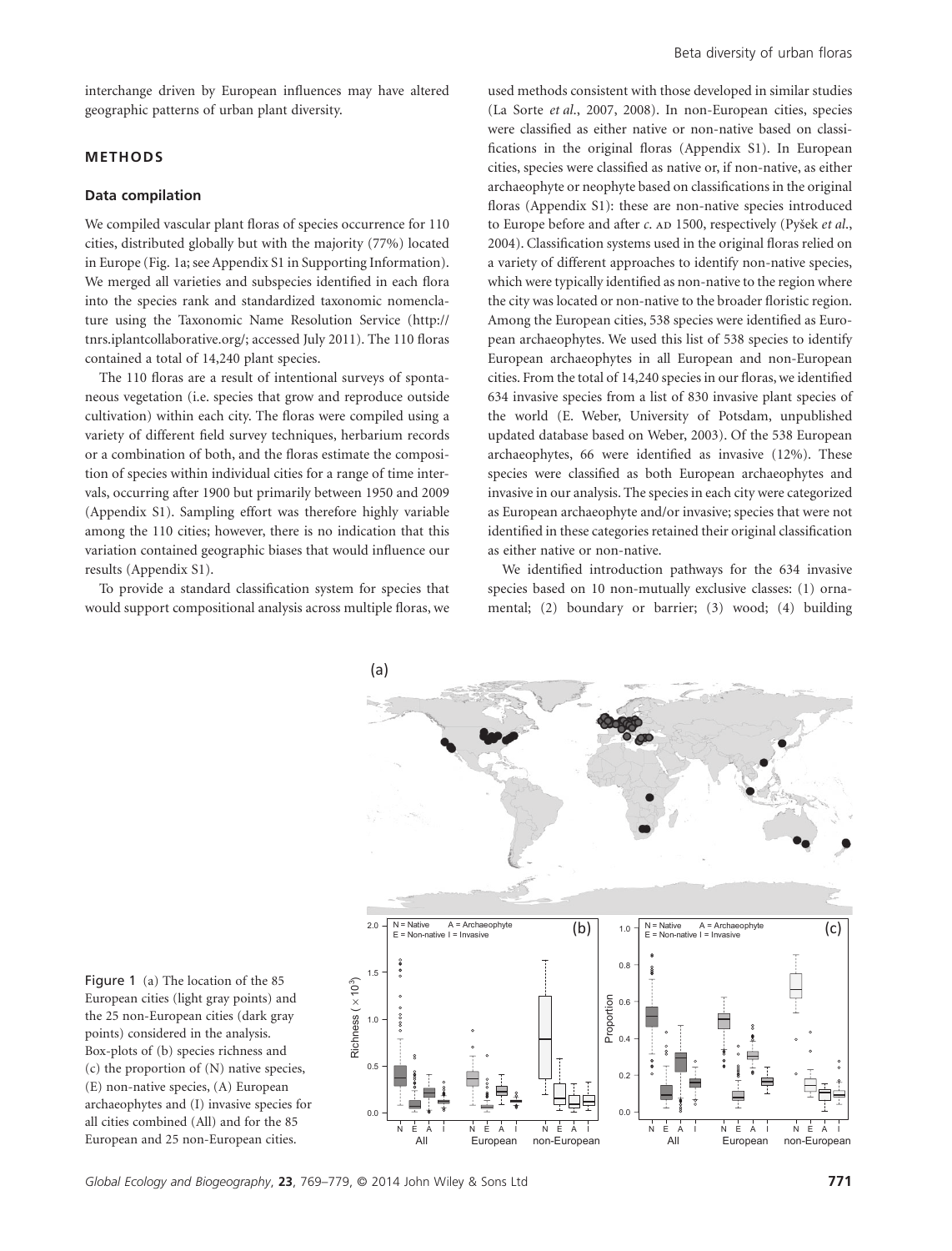materials; (5) re-vegetation, shelter or soil improvement; (6) erosion control; (7) fuelwood; (8) human food; (9) animal food or forage; and (10) unknown (for details see Weber, 2003). The 634 invasive species were allocated up to five introduction pathways, with 74% having one class, 18% two, 7% three, 1% four and < 1% five classes. We analysed the distribution of introduction pathways among the 634 invasive species using chi-square goodness-of-fit tests, and the distribution of introduction pathways within cities using one-way ANOVA.

# **Compositional analysis**

We examined the floristic dissimilarity between cities using the Simpson multiple site dissimilarity index ( $M_{\text{Sim}}$ ; Baselga *et al.*, 2007). This index is in the range [0,1] with values approaching one indicating greater dissimilarity. This index has conceptual and methodological advantages over traditional pairwise approaches, and provides an estimate of overall compositional heterogeneity among sites independent of differences in species richness (Baselga, 2013). We applied the index to three geographic classifications of cities: (1) all 110 cities combined, (2) 85 European cities, and (3) 25 non-European cities (see Fig. 1a). We considered four classifications of species as defined above: (1) native species, (2) non-native species, (3) species identified as European archaeophytes, and (4) species identified as invasive.

We used permutation tests to estimate the likelihood of observed differences in compositional dissimilarity among cities occurring by chance alone between: (1) native species and nonnative species, (2) native species and European archaeophytes, and (3) native species and invasive species. The difference between the Simpson multiple site dissimilarity index calculated for native species and for each of the three categories of species provided our test statistic for each permutation procedure. For non-native species, we permuted native and non-native classifications among species within each city's flora independently for species that were not classified as archaeophyte or invasive. For European archaeophytes, we classified 538 randomly selected species as European archaeophytes from the full list of 14,240 species, whose presence was then determined in all the floras. For invasive species, we classified 634 randomly selected species as invasive from the full list of 14,240 species, which were then identified in all the floras. Native species thus provided an ecological baseline for estimating the compositional effects of the other three categories of species.

After each permutation procedure was implemented for each category of species, the Simpson multiple site dissimilarity index was recalculated for that category and for native species. The difference between these two estimates was then extracted. The permutation procedure was implemented 999 times for each of the three categories of species. Where the observed test statistic occurred within the distribution of 999 permutation-derived test statistics was then used to estimate one-sided *P*-values. For each category, the *P*-value is the estimated probability of getting a difference in compositional dissimilarity from native species as extreme as, or more extreme than, the observed difference. Onesided tests were used because the permutation procedures did not result in distributions that included zero (i.e. native species always retained greater dissimilarity) and we were not interested in testing if the differences in compositional dissimilarity were smaller than expected by chance.

# **European versus non-European cities**

We examined patterns of floristic dissimilarity between European and non-European cities using the  $β<sub>sim</sub>$  dissimilarity index (Lennon *et al*., 2001; Koleff *et al*., 2003). This index is in the range [0,1] with values approaching one indicating greater dissimilarity. We calculated the index between each of the 25 non-European cities and each of the 85 European cities for: (1) native species, (2) European archaeophytes, and (3) invasive species. We then averaged the 85 values for each of the three classes of species to give one measure of floristic dissimilarity between each of the 25 non-European cities and all European cities combined.

We used generalized additive models (GAMs) to test the influence of five predictor variables hypothesized to correlate with floristic dissimilarity between European and non-European cities. A GAM was applied separately to native species, European archaeophytes and invasive species. The predictors include: (1) the establishment date of the non-European city based on the year the city was founded, (2) the average geodesic distance of the non-European city from European cities, (3) the average climatic distance of the non-European city from European cities, and (4) the proportion of cropland within a 15-km radius of the city centre before urbanization of the non-European city. Although a city's founding date is not universally defined, this information is readily available and is used here to estimate on a relative scale when urbanization was initiated in each city. The fifth predictor is the population size of each non-European city, which was included to control for possible species–area effects. Population size was based on the most recent estimates compiled by the United Nations (UN) Statistics Division for 2011. We used population size because, unlike city area, it is based on national estimates that are compiled by the UN in a consistent and systematic fashion. Since the majority of the cities we examined have experienced population growth over the past 60 years, the 2011 population estimates are likely to be larger than the population size that existed when the city's flora were compiled.

Climatic similarity was estimated using the Malahanobis distance between the non-European city's climate vector and the centroid of the climate of all European cities. Four climate variables were used in these calculations: annual mean temperature, temperature seasonality, annual precipitation and precipitation seasonality (BIOCLIM variables BIO1, BIO4, BIO12 and BIO15, respectively). These variables are gridded at a 30 arcsec resolution (*c*. 1 km at the equator) and summarize climatic conditions for the period 1950–2000 (WorldClim; Hijmans *et al*., 2005). Temperature seasonality was estimated using the standard deviation of monthly temperature values and precipitation seasonality using the coefficient of variation of monthly precipita-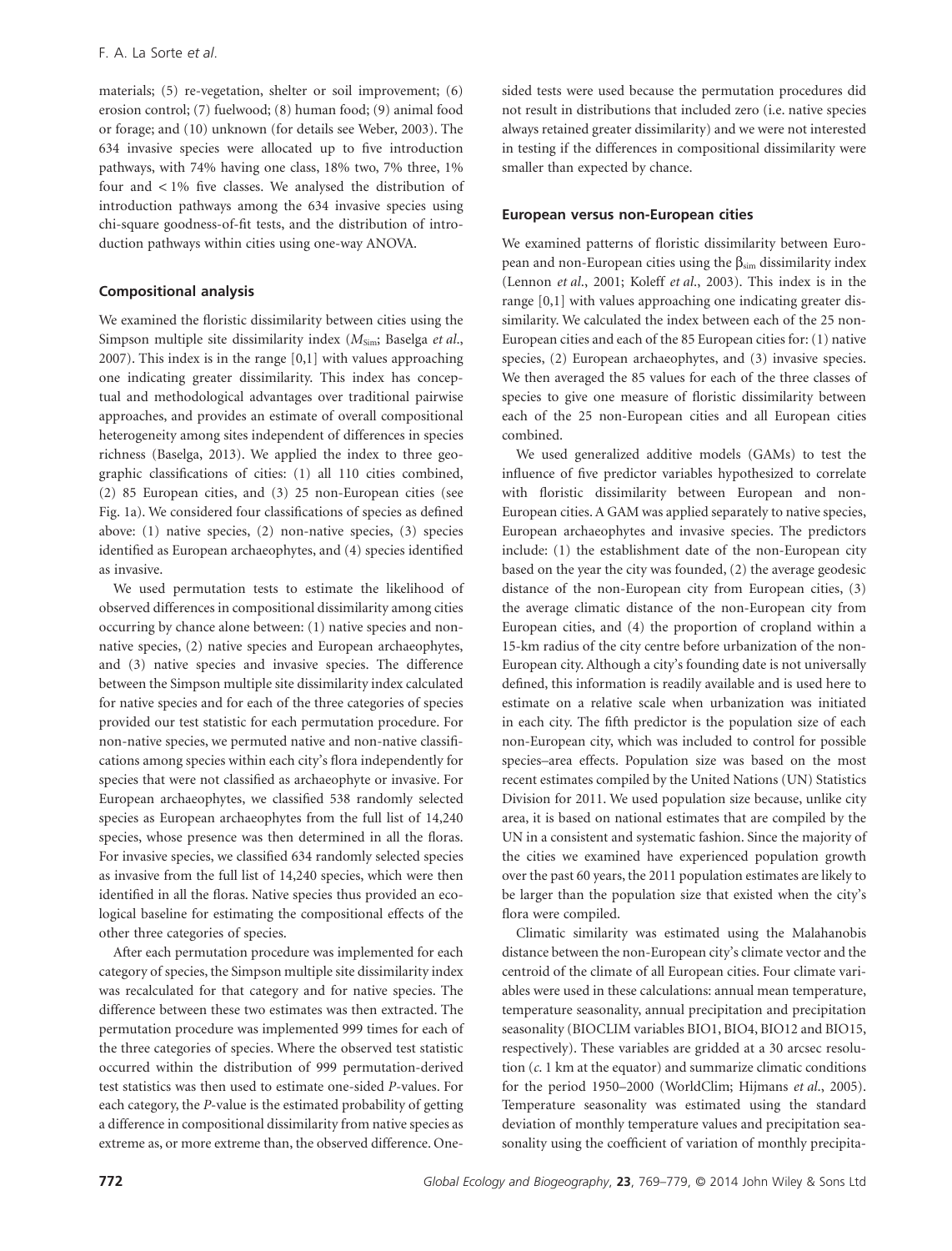tion values. We summarized these measures for each city based on their mean values calculated within a circle of radius 15 km centred on each city.

The proportion of cropland was estimated using the HYDE 3.1 historical land-cover inventory data set (Klein Goldewijk *et al*., 2011) that includes global cropland cover from 10,000 bc to  $AD$  2005 at a resolution of 5 arcmin ( $c$ . 10 km at the equator). For each of the 25 non-European cities, we calculated the maximum proportion of cropland that occurred within a circle of radius 15 km centred on each city during the period from the city's date of establishment to 2005. The proportion of cropland peaked for the majority of the non-European cities during the 1800s, and dropped in association with increasing urbanization during the 1900s (Fig. S1 in Appendix S2). Our measure therefore represents the maximum degree of land-use change before urbanization, and distinguishes cities where urbanization occurred on agricultural lands from those where urbanization removed intact native vegetation.

GAM variable selection was implemented using a multistep approach (Wood, 2006). Initially we started with a full model containing all five predictors with smoothing parameters having a basis dimension (*k*) equal to four. We then dropped predictors following three criteria. First, we checked whether the estimated degrees of freedom for each smoothing parameter were close to one, indicating that the relationship was linear. Second, we checked whether after fitting the GAM, zero was included in the confidence band throughout the range of the predictor. Third, we checked whether there was a drop in the general cross-validation score after removing the predictor. If all three criteria applied, we dropped the predictor from the model. If the estimated degrees of freedom were close to one but the other two criteria did not apply, we replaced the smoothing parameter with a linear term for the predictor. All analyses were conducted in R version 2.15.1 (R Development Core Team, 2014). The GAM was implemented using the mgcv library (Wood, 2006).

## **RESULTS**

The 110 cities considered in this study contained a median of 766 species with a median of 373 native, 69 non-native, 214 European archaeophyte and 124 invasive species (Fig. 1b). The 110 cities had a median proportion of 52% native, 9% nonnative, 29% archaeophytes and 16% invasive species (Fig. 1c). European cities had a greater proportion of archaeophyte (Welch two-sample *t*-test, *t* = 21.63, d.f. = 42.9, *P* < 0.001) and invasive species ( $t = 5.02$ , d.f. = 27.8,  $P < 0.001$ ) relative to non-European cities (Fig. 1c). Non-European cities had a greater proportion of native species (Welch two sample *t*-test, *t* = 6.17, d.f. = 29.3,  $P < 0.001$ ) and non-native species ( $t = 3.58$ , d.f. = 33.7,  $P = 0.001$ ) relative to European cities (Fig. 1c).

All 10 introduction pathways were identified among the 634 invasive species. When examined among the 634 invasive species, introduction pathways were not distributed uniformly (goodness-of-fit  $\chi^2 = 862.5$ , d.f. = 9, *P* < 0.001) with the majority of species classified as ornamental (38%) or unknown (23%).



**Figure 2** The percentage of invasive species ( $n = 634$ ) classified into 10 introduction pathways within the floras of 110 cities ordered by increasing values. See Methods for details about introduction pathways.

When examined among the 110 cities, introduction pathways were not distributed uniformly among invasive species (oneway ANOVA,  $F_{9,1090} = 2968.8$ ,  $P < 0.001$ ) with the majority classified as ornamental (mean =  $31\%$ ) or unknown (mean =  $26\%$ ; Fig. 2).

### **Compositional analysis**

Dissimilarity in species composition was generally high among the 110 cities, with native species having the greatest dissimilarity ( $M_{\text{Sim}}$  = 0.964; Fig. 3). Dissimilarity in species composition for non-native species did not differ from that observed for native species  $(M_{\text{Sim}} = 0.955, P = 1.00)$ , but was significantly lower for European archaeophytes ( $M_{\text{Sim}} = 0.915$ ,  $P < 0.001$ ) and invasive species  $(M_{\text{Sim}} = 0.934, P < 0.001;$  Fig. 3). Results were analogous when European and non-European cities were considered separately; however, dissimilarity was particularly low for archaeophytes in non-European cities  $(M_{\text{Sim}} = 0.681,$ *P* < 0.001; Fig. 3), i.e. there were similar suites of European archaeophytes in non-European cities. Thus, European archaeophytes and invasive species increased compositional similarity among cities world-wide and also among European and non-European cities. Because the compositional dissimilarity of non-native species did not differ from native species, non-native species were not considered further in our analysis.

#### **European versus non-European cities**

Native species assemblages between non-European and European cities were strongly dissimilar. The relationship between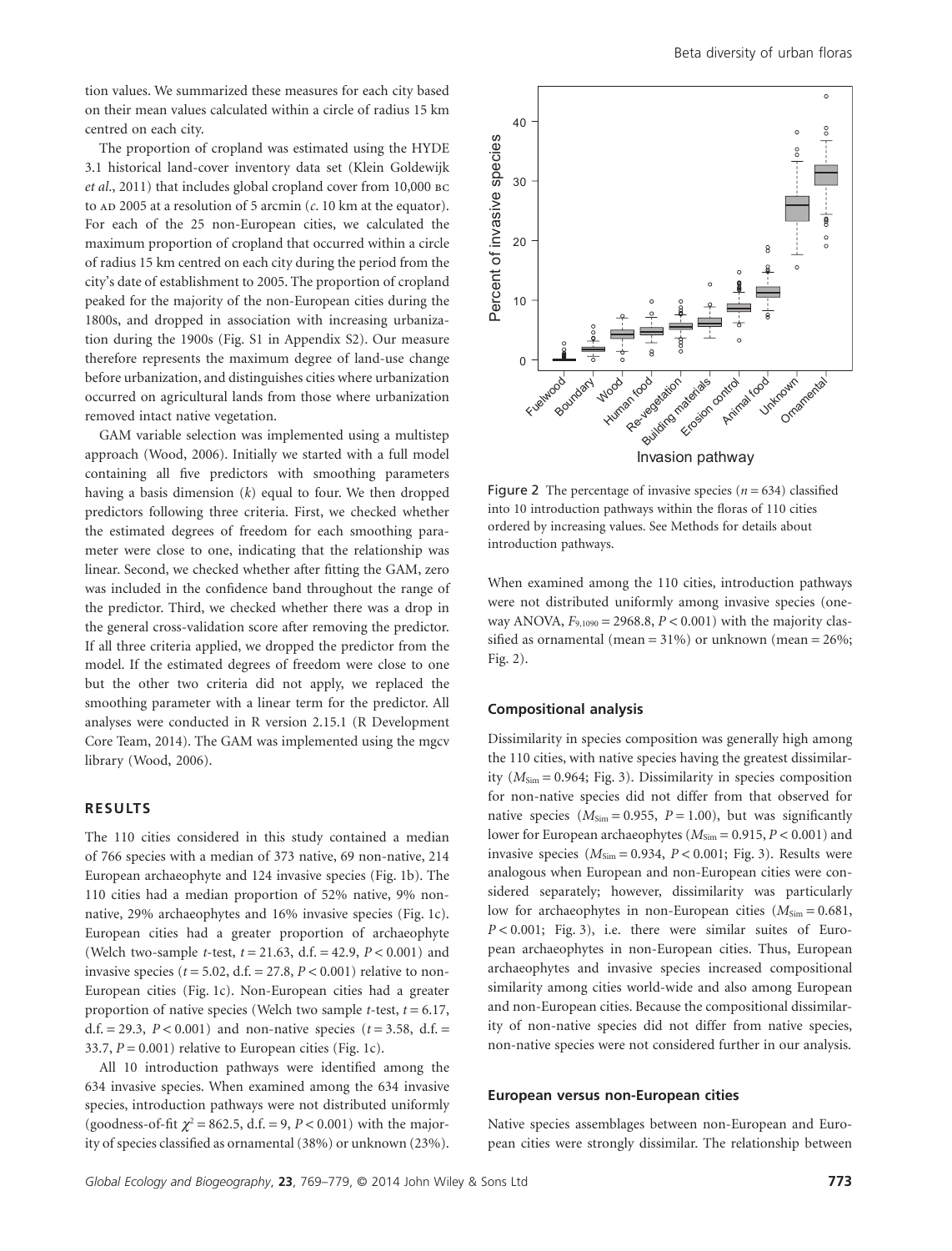dissimilarity and our five predictors was weak overall for native species, but all differed statistically from zero (Fig. 4, Table 1, Fig. S2 in Appendix S2). After controlling for population size, the best combination of predictors for native species suggested similarity decreased with geodesic and climatic distance from European cities, with geodesic distance having a slightly unimodal relationship (Fig. 4, Table 2). Non-European cities therefore shared very few native species with European cities, and this dissimilarity increased with increasing geographic and climatic separation.

The results for invasive species and European archaeophytes differed substantially from native species (Fig. 4, Table 1, Fig. S2



Figure 3 The Simpson multiple site dissimilarity index for (N) native species, (E) non-native species, (A) European archaeophytes and (I) invasive species for all cities combined (All) and for European ( $n = 85$ ) and non-European cities ( $n = 25$ ). Asterisks indicate levels of compositional dissimilarity that, when compared with that observed with native species, were unlikely to have occurred by chance alone (*P* < 0.001 based on 999 permutations).

in Appendix S2). When the five predictors were examined individually, invasive species had weaker associations with broader confidence bands but with steeper slopes that differed statistically from zero for all but population size. European archaeophytes, in contrast, had stronger associations with lower variance and narrower confidence bands but shallower slopes that did not consistently differ from zero. Specifically, compositional dissimilarity of invasive species and European archaeophytes was positively correlated with the establishment date of non-European cities, with younger cities having greater compositional dissimilarity (Fig. 4a). Invasive species and European archaeophytes also had positive correlations with climatic similarity to European cities (Fig. 4c) and inverse correlations with the proportion of cropland before urbanization (Fig. 4d). Geographic distance was slightly unimodal for archaeophytes and strongly so for invasive species, patterns driven by cities in New Zealand and Australia that had the greatest geographic separation from Europe, and lower than expected levels of dissimilarity overall, especially with invasive species (Fig. 4b).

After controlling for population size, the best combination of predictors of invasive species compositional dissimilarity was geodesic and climatic distance from European cities (Table 2, Fig. 4). For European archaeophytes, the best combination of predictors after controlling for population size was climatic distance from European cities and the proportion of cropland before urbanization (Table 2, Fig. 4). In total, these results indicate that the processes associated with the distribution of native species between European and non-European cities differ substantially from those that define the distributions of European archaeophytes and invasive species.

# **DISCUSSION**

Our results suggest that human-mediated biotic interchange has resulted in lower compositional dissimilarity (lower beta diversity) among urban floras located in disparate regions of the globe. Invasive species and European archaeophytes strongly influenced these patterns, with European archaeophytes having a larger effect, particularly for cities outside Europe.

Native species made up the largest proportion of species in urban floras, especially outside Europe, and were defined by

Table 1 Summary of smooth terms with the approximate *F* statistic, estimated degrees of freedom (e.d.f.), *P*-value and adjusted *R*<sup>2</sup> for single-predictor generalized additive models examining the relationship between the compositional dissimilarity of native species, European archaeophytes and invasive species between European (*n* = 85) and non-European cities (*n* = 25). See Methods for details on predictors and models.

| Predictor          | Native |        |             |       | Archaeophyte |        |       |       | Invasive |        |             |       |
|--------------------|--------|--------|-------------|-------|--------------|--------|-------|-------|----------|--------|-------------|-------|
|                    | F      | e.d.f. | P           | $R^2$ | F            | e.d.f. | P     | $R^2$ | F        | e.d.f. | P           | $R^2$ |
| Establishment date | 23.18  | 1.00   | ${}< 0.001$ | 0.48  | 9.08         | 1.00   | 0.006 | 0.25  | 9.48     | 1.00   | 0.005       | 0.26  |
| Geodesic distance  | 12.06  | 1.98   | ${}< 0.001$ | 0.53  | 1.83         | 1.84   | 0.180 | 0.12  | 8.46     | 2.40   | 0.001       | 0.51  |
| Climatic distance  | 5.41   | 1.00   | 0.029       | 0.16  | 11.50        | 1.00   | 0.002 | 0.30  | 26.94    | 1.00   | ${}< 0.001$ | 0.52  |
| Cropland           | 10.33  | 1.08   | 0.003       | 0.33  | 5.68         | 1.00   | 0.026 | 0.16  | 20.61    | 1.00   | ${}< 0.001$ | 0.45  |
| Population size    | 0.54   | 1.00   | 0.471       | 0.02  | 0.08         | 1.00   | 0.783 | 0.04  | 0.04     | 1.19   | 0.909       | 0.03  |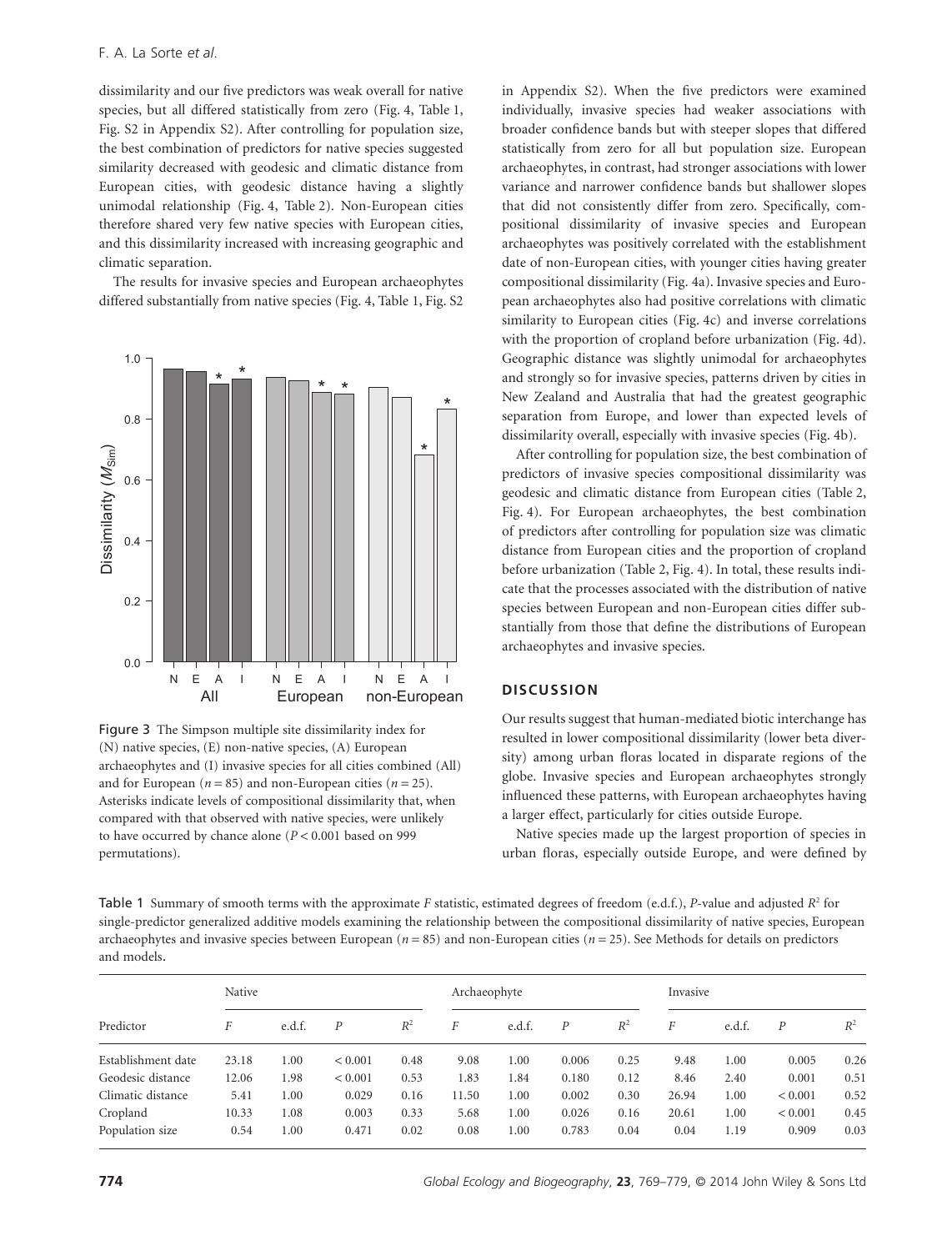Figure 4 The fit of generalized additive models (GAM) with 95% confidence bands examining the individual relationship between average dissimilarity in species composition between European  $(n = 85)$  and non-European cities ( $n = 25$ ) based on four predictors and three categories of species. The categories include native species (dotted line, squares), European archaeophytes (dashed line, triangles) and invasive species (solid line, circles). Each category contains 25 points for the 25 non-European cities. The predictors include (a) the establishment date of the non-European city (small values represent older establishment dates and older cities), (b) average geodesic distance between each non-European city and all European cities, (c) the climatic distance between each non-European city and all European cities based on four climate measures, and (d) and percentage of cropland within the region of the non-European city before urbanization. Asterisks in the plot legends indicate categories where the GAM smoothing term differed from zero (*P* < 0.05; see Table 1). See Methods for additional details on models, categories and predictors.



Table 2 Summary of smooth terms with the approximate *F* statistic, estimated degrees of freedom (e.d.f.), *P*-value and adjusted *R*<sup>2</sup> for predictors selected by generalized additive models examining the relationship between the compositional dissimilarity of native species, European archaeophytes and invasive species between European (*n* = 85) and non-European cities (*n* = 25). In each reduced model, e.d.f. values greater than one are smooth terms and e.d.f. values equal to one are parametric linear terms. See Methods for details on predictors, models and the variable selection procedure.

| Predictor         | Native |        |         | Archaeophyte |        |                  | Invasive |        |         |
|-------------------|--------|--------|---------|--------------|--------|------------------|----------|--------|---------|
|                   | F      | e.d.f. | P       | F            | e.d.f. | $\boldsymbol{P}$ | F        | e.d.f. | Р       |
| Geodesic distance | 20.81  | 1.36   | < 0.001 |              |        |                  | 3.25     | 1.70   | 0.058   |
| Climatic distance | 11.11  |        | 0.003   | 5.58         | 1.73   | 0.011            | 15.69    |        | < 0.001 |
| Cropland          |        |        |         | 2.69         | 2.23   | 0.079            |          |        |         |
| Population size   | 11.06  | 1.00   | 0.003   |              |        |                  | 4.20     |        | 0.054   |
| $R^2$             |        | 0.68   |         |              | 0.44   |                  |          | 0.64   |         |

distinct species assemblages that were strongly dissimilar among cities. However, our approach for classifying native species is not necessarily comprehensive. First, our approach for providing a consistent classification of invasive species and European archaeophytes among floras may result in lower proportions of native species. This is especially the case with European archaeophytes where the distinction between native and archaeophyte within individual cities is often uncertain; this can result in discrepancies among classifications of species in floras (Chytrý *et al*., 2008a). Another consideration are species that are not native to the local floristic province where the city is located but are native elsewhere within the broader floristic region (extra-limital native; La Sorte & McKinney, 2006). Our data lacked this distinction, which may have over-emphasized the proportion of native species in our floras. For example, urban floras in the north-eastern USA were composed of *c*. 13%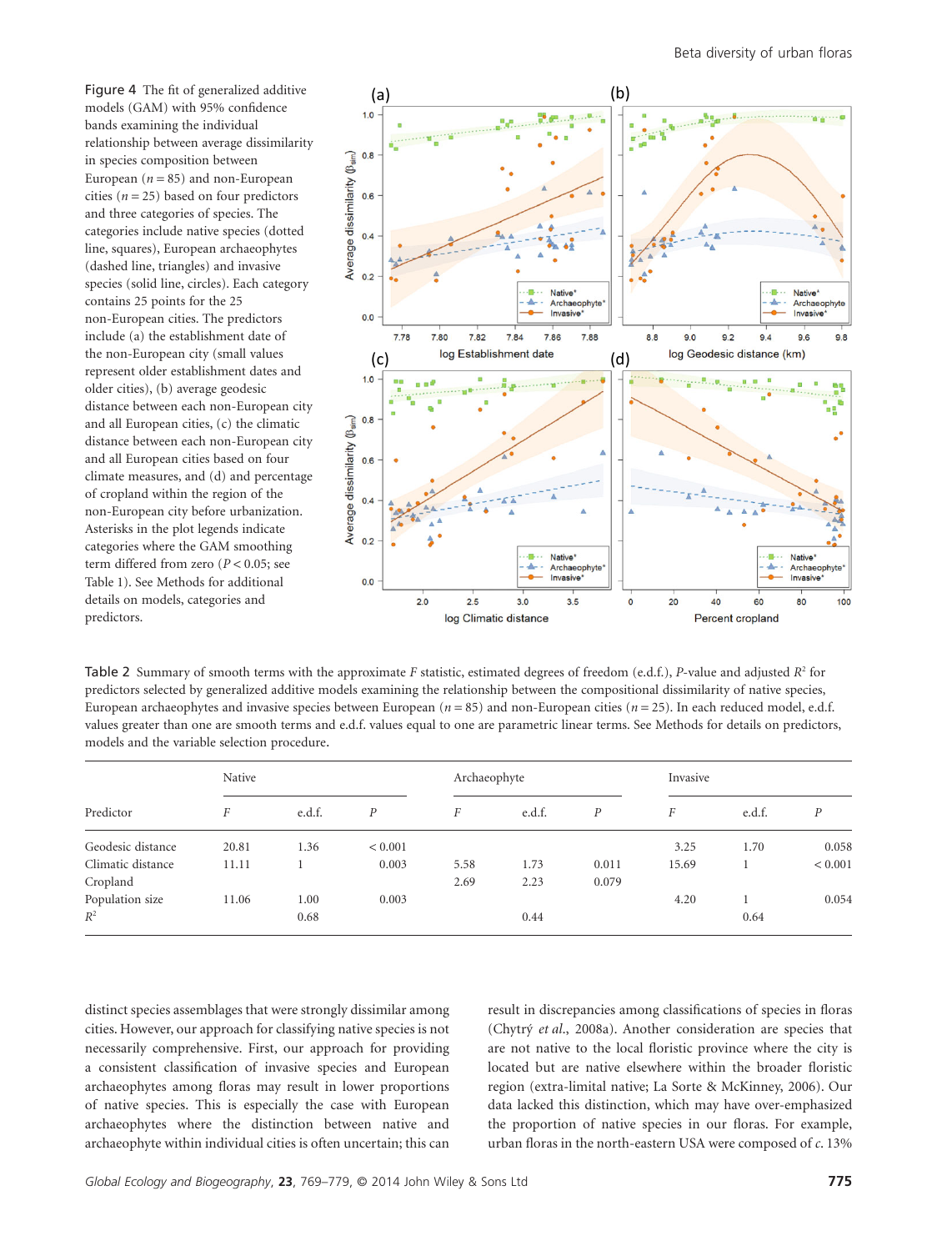extra-limital natives, which when compared with native species were associated with limited differentiation of species composition (La Sorte & McKinney, 2006).

Despite the limitations in how native species were classified in our analysis, our findings still indicate that the level of geographic separation among cities is substantial enough to result in unique assemblages of native species, even among the highly aggregated cities of Europe. However, compositions of native floras have been significantly simplified by urbanization (Aronson *et al*., 2014). Thus, through local extinctions and the non-random geographic locations of cities, our findings suggest cities retain regionally distinct remnants of native floras. We believe these findings highlight the need for additional and more focused evaluations of these native floras to better understanding their ecology, which in turn can be used to maintain or promote this unique form of plant diversity.

Our findings show that European cities and European colonization history more generally may have influenced the composition of urban floras outside Europe. The greater the climatic distance from European cities, the less similar the composition of native species, European archaeophytes and especially invasive species. Geographic distance from European cities had a similar association with native species, but a slightly different one with European archaeophytes that was weakly supported, and a dramatically different relationship with invasive species. The presence in New Zealand and Australia of the suite of European archaeophytes, and especially invasive species found in European cities, resulted in a strong nonlinear relationship with geographic distance. Deliberate introductions of European species into New Zealand and Australia are likely to be partly responsible, as is the long history of European immigration and commerce resulting in land-use changes replicating the agricultural activities and urban environments found in Europe (Crosby, 1986). New Zealand, the most isolated island system examined in our study, is more invaded than its mainland counterparts (Pyšek & Richardson, 2006) and has lower native species richness, with many introduced plants able to fill ecological niches due to the lack of many functional groups within the native flora (Atkinson & Cameron, 1993).

The presence of cropland before urbanization was most strongly associated with European archaeophytes, suggesting that agricultural activities have assisted in the spread and establishment of European archaeophytes outside Europe. Extending the findings of La Sorte & Pyšek (2009), these results suggest that European archaeophytes represent a global example of the combined consequences of extra-regional residence time and human-mediated biotic interchange. Geographic distance from source populations in Europe and city age had limited influence on the patterns of occurrence for European archaeophytes, but their association with climatic distance suggests that, even though broadly distributed among urban areas, these species are still constrained, albeit to a limited degree, by climate (see Fig. 3c). The lack of a strong influence of city age suggests that European archaeophytes can quickly become established within non-European cities due to early introductions, high propagule pressure and a strong affinity to anthropogenic environments and activities developed through residence time in Europe (Chytrý *et al*., 2008b). European archaeophytes represents a fixed species pool and the role of these species as a global homogenizing influence, at least in urban areas, is likely to decline. This is due in large part to the increasing importance of invasive species, the growth of global commerce and the decline in the size and frequency of patches of arable habitats in urban areas (Pyšek *et al*., 2005).

The variables associated with European archaeophytes are in strong contrast to those identified for invasive species. By definition, invasive species are locally abundant and geographically widespread, and homogenization is therefore a logical consequence of the invasion process (McKinney & La Sorte, 2007). Unlike European archaeophytes, the majority of invasive species represent more recent introductions with shorter residence times, probably no extra-regional residence time in Europe or other regions and more limited associations with pre-urban agricultural activities. The primary driver underlying the invasion process for these species is therefore the direct and indirect consequences of modern anthropogenic activities (Pyšek *et al*., 2010). While agricultural activities have probably decreased as a key driver for new invasions in urban areas, our findings are consistent with other studies suggesting that the ornamental introduction pathway has increased in importance (Dolan *et al*., 2011).

In contrast to invasive species and European archaeophytes, the introductions of non-native species that do not fall into these two categories tend to be more stochastic (Qian & Ricklefs, 2006). This less directed process has resulted in compositional patterns among cities that, as documented in this study, are more similar to that observed with native species. In some regions, such as Europe, the variability in recent non-native introductions has resulted in the differentiation of species composition among cities (La Sorte *et al*., 2008).

The generally high dissimilarity among cities identified in our analysis suggests that any patterns of homogenization may have limited ecological effects, especially for cities outside Europe, which currently have very low proportions of invasive species and European archaeophytes. Nevertheless, we were unable to account for variation in species abundance as only occurrence data were available. Compositional patterns based on species occurrence have been found to be associated with more pronounced homogenization trends when abundance information is included in the assessment (La Sorte & McKinney, 2007). It is likely the distribution of abundances among plant species in cities is substantially skewed towards invasive species (McKinney & La Sorte, 2007). In addition, native species are likely to be functioning under an extinction debt (Hahs *et al*., 2009; Gilbert & Levine, 2013) while invasive species are experiencing an invasion debt (Essl *et al*., 2011), defined as time lags in the cause–effect relationship leading to extinction or invasion. Invasive species and European archaeophytes may therefore fulfil a larger ecological role within cities than suggested by occurrence information alone. Specifically, these species may more readily fill functional niches that are unique to urban environments or were vacated through the loss of native species.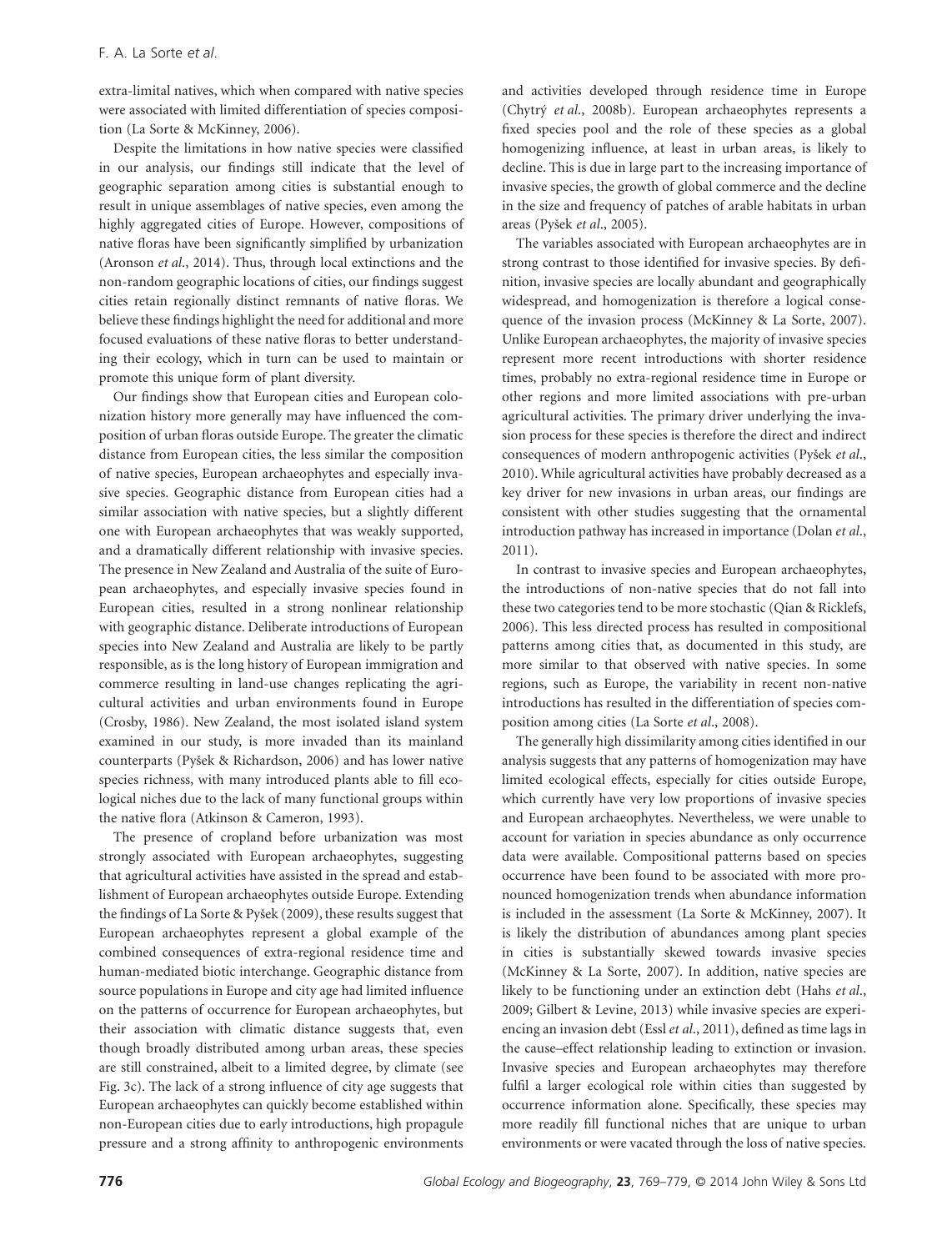In summary, our findings suggest that invasive species and European archaeophytes have promoted the homogenization of urban floras across disparate regions of the globe. Our findings indicate that introduction pathways for European archaeophytes may be due to historical agricultural activities within the region, and for invasive species the human preference for non-native ornamentals within cultivated areas. We conclude then that biotic homogenization of urban plant communities is a developing phenomenon that is likely to increase in intensity and extent into the future with invasive species probably taking on a more significant role. However, it must be noted that this conclusion is limited to urban systems, and the implications of our findings for the surrounding areas are not well understood and represent an important topic for further study. Additionally, not all regions were fully represented in our analysis. To add much needed international breadth to current research, and to expand and refine upon our conclusions, ecological data are needed from more non-European cities, in particular cities in the Afrotropics, Neotropics and the western portion of the Palaearctic.

# **ACKNOWLEDGEMENTS**

This work was conducted as a part of the 'Comparative Ecology of Cities: What Makes an Urban Biota "Urban"?' Working Group supported by the National Center for Ecological Analysis and Synthesis, a centre funded by NSF (grant no.EF-0553768), the University of California, Santa Barbara, and the State of California. We thank all who contributed data to this NCEAS working group including R. Corlett, R. Duncan, A. K. Hahs, M. Hermy, S. Hose, E. Landolt, A. Mrkvicka, A. Naik, J. Njoroge, H. Nouman, R. Perry, R. Pineda López, G.L. Rapson, H. A. Rodríguez-Correa, M. Schwartz, S. Sen, K. Thompson, K. Watson and P. Werner. We thank E. Weber for contributing an expanded species list of the invasive plant species of the world, and two anonymous referees for helpful comments on the manuscript. P.P. was supported by long-term research development project no. RVO 67985939 (Academy of Sciences of the Czech Republic), institutional resources of Ministry of Education, Youth and Sports of the Czech Republic, and acknowledges the support by Praemium Academiae award from the Academy of Sciences of the Czech Republic.

# **REFERENCES**

- Aronson, M.F.J., La Sorte, F.A., Nilon, C.H. *et al*. (2014) A global analysis of the impacts of urbanization on bird and plant diversity reveals key anthropogenic drivers. *Proceedings of the Royal Society B: Biological Sciences*, **281**, 20133330.
- Atkinson, I.A.E. & Cameron, E.K. (1993) Human influence on the terrestrial biota and biotic communities of New Zealand. *Trends in Ecology and Evolution*, **8**, 447–451.
- Baiser, B., Olden, J.D., Record, S., Lockwood, J.L. & McKinney, M.L. (2012) Pattern and process of biotic homogenization in

the New Pangaea. *Proceedings of the Royal Society B: Biological Sciences*, **279**, 4772–4777.

- Baselga, A. (2013) Multiple site dissimilarity quantifies compositional heterogeneity among several sites, while average pairwise dissimilarity may be misleading. *Ecography*, **36**, 124– 128.
- Baselga, A., Jimenez-Valverde, A. & Niccolini, G. (2007) A multiple-site similarity measure independent of richness. *Biology Letters*, **3**, 642–645.
- di Castri, F. (1989) History of biological invasions with special emphasis on the Old World. *Biological invasions: a global perspective* (ed. by J.A. Drake, H.A. Mooney, F. di Castri, R.H. Groves, F.J. Kruger, M. Rejmánek and M. Williamson), pp. 1–30. John Wiley and Sons, New York.
- Catford, J.A., Daehler, C.C., Murphy, H.T., Sheppard, A.W., Hardesty, B.D., Westcott, D.A., Rejmánek, M., Bellingham, P.J., Pergl, J., Horvitz, C.C. & Hulme, P.E. (2012) The intermediate disturbance hypothesis and plant invasions: implications for species richness and management. *Perspectives in Plant Ecology, Evolution and Systematics*, **14**, 231–241.
- Chytrý, M., Maskell, L.C., Pino, J., Pyšek, P., Vilà, M., Font, X. & Smart, S.M. (2008a) Habitat invasions by alien plants: a quantitative comparison among Mediterranean, subcontinental and oceanic regions of Europe. *Journal of Applied Ecology*, **45**, 448–458.
- Chytrý, M., Jarošík, V., Pyšek, P., Hájek, O., Knollová, I., Tichý, L. & Danihelka, J. (2008b) Separating habitat invasibility by alien plants from the actual level of invasion. *Ecology*, **89**, 1541–1553.
- Collins, M.D., Vazquez, D.P. & Sanders, N.J. (2002) Species–area curves, homogenization and the loss of global diversity. *Evolutionary Ecology Research*, **4**, 457–464.
- Crosby, A.W. (1986) *Ecological imperialism: the biological expansion of Europe, 900–1900*. Cambridge University Press, Cambridge.
- Dolan, R.W., Moore, M.E. & Stephens, J.D. (2011) Documenting effects of urbanization on flora using herbarium records. *Journal of Ecology*, **99**, 1055–1062.
- Essl, F., Dullinger, S., Rabitsch, W., Hulme, P.E., Hülber, K., Jarošík, V., Kleinbauer, I., Krausmann, F., Kühn, I., Nentwig, W., Vilà, M., Genovesi, P., Gherardi, F., Desprez-Loustau, M.-L., Roques, A. & Pyšek, P. (2011) Socioeconomic legacy yields an invasion debt. *Proceedings of the National Academy of Sciences USA*, **108**, 203–207.
- Faeth, S.H., Warren, P.S., Shochat, E. & Marussich, W.A. (2005) Trophic dynamics in urban communities. *Bioscience*, **55**, 399– 407.
- Gilbert, B. & Levine, J.M. (2013) Plant invasions and extinction debts. *Proceedings of the National Academy of Sciences USA*, **110**, 1744–1749.
- Hahs, A.K., McDonnell, M.J., McCarthy, M.A., Vesk, P.A., Corlett, R.T., Norton, B.A., Clemants, S.E., Duncan, R.P., Thompson, K., Schwartz, M.W. & Williams, N.S.G. (2009) A global synthesis of plant extinction rates in urban areas. *Ecology Letters*, **12**, 1165–1173.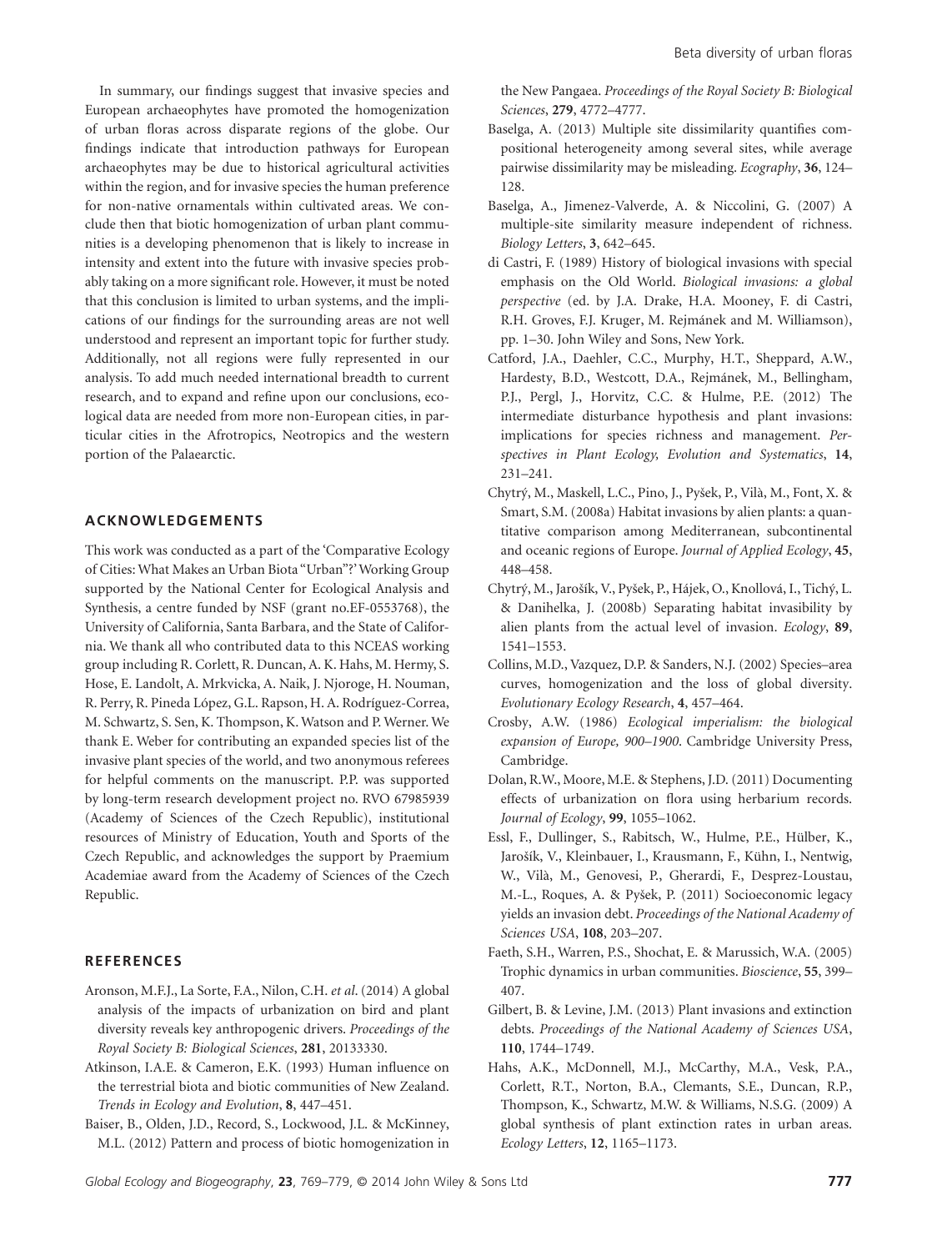- Hijmans, R.J., Cameron, S.E., Parra, J.L., Jones, P.G. & Jarvis, A. (2005) Very high resolution interpolated climate surfaces for global land areas. *International Journal of Climatology*, **25**, 1965–1978.
- Hulme, P.E. (2009) Trade, transport and trouble: managing invasive species pathways in an era of globalization. *Journal of Applied Ecology*, **46**, 10–18.
- Klein Goldewijk, K., Beusen, A., van Drecht, G. & de Vos, M. (2011) The HYDE 3.1 spatially explicit database of human-induced global land-use change over the past 12,000 years. *Global Ecology and Biogeography*, **20**, 73–86.
- Koleff, P., Gaston, K.J. & Lennon, J.J. (2003) Measuring beta diversity for presence–absence data.*Journal of Animal Ecology*, **72**, 367–382.
- Křivánek, M., Pyšek, P. & Jarošík, V. (2006) Planting history and propagule pressure as predictors of invasion by woody species in a temperate region. *Conservation Biology*, **20**, 1487– 1498.
- Kühn, I. & Klotz, S. (2006) Urbanization and homogenization comparing the floras of urban and rural areas in Germany. *Biological Conservation*, **127**, 292–300.
- La Sorte, F.A. & McKinney, M.L. (2006) Compositional similarity and the distribution of geographical range size for assemblages of native and non-native species in urban floras. *Diversity and Distributions*, **12**, 679–686.
- La Sorte, F.A. & McKinney, M.L. (2007) Compositional changes over space and time along an occurrence–abundance continuum: anthropogenic homogenization of the North American avifauna. *Journal of Biogeography*, **34**, 2159–2167.
- La Sorte, F.A. & Pyšek, P. (2009) Extra-regional residence time as a correlate of plant invasiveness: European archaeophytes in North America. *Ecology*, **90**, 2589–2597.
- La Sorte, F.A., McKinney, M.L. & Pyšek, P. (2007) Compositional similarity among urban floras within and across continents: biogeographical consequences of human-mediated biotic interchange. *Global Change Biology*, **13**, 913–921.
- La Sorte, F.A., McKinney, M.L., Pyšek, P., Klotz, S., Rapson, G.L., Celesti-Grapow, L. & Thompson, K. (2008) Distance decay in similarity among European urban floras: the impacts of anthropogenic activities on β diversity. *Global Ecology and Biogeography*, **17**, 363–371.
- Lennon, J.J., Koleff, P., Greenwood, J.J.D. & Gaston, K.J. (2001) The geographical structure of British bird distributions: diversity, spatial turnover and scale. *Journal of Animal Ecology*, **70**, 966–979.
- McKinney, M.L. (2006) Urbanization as a major cause of biotic homogenization. *Biological Conservation*, **127**, 247– 260.
- McKinney, M.L. & La Sorte, F.A. (2007) Invasiveness and homogenization: synergism of wide dispersal and high local abundance. *Global Ecology and Biogeography*, **16**, 394–400.
- McKinney, M.L. & Lockwood, J.L. (1999) Biotic homogenization: a few winners replacing many losers in the next mass extinction. *Trends in Ecology and Evolution*, **14**, 450–453.
- Pickett, S.T.A., Cadenasso, M.L., Grove, J.M., Nilon, C.H., Pouyat, R.V., Zipperer, W.C. & Costanza, R. (2001) Urban

ecological systems: linking terrestrial ecological, physical, and socioeconomic components of metropolitan areas. *Annual Review of Ecology and Systematics*, **32**, 127–157.

- Preston, C.D., Pearman, D.A. & Hall, A.R. (2004) Archaeophytes in Britain. *Botanical Journal of the Linnean Society*, **145**, 257– 294.
- Pyšek, P. (1998) Alien and native species in Central European urban floras: a quantitative comparison. *Journal of Biogeography*, **25**, 155–163.
- Pyšek, P. & Richardson, D.M. (2006) The biogeography of naturalization in alien plants. *Journal of Biogeography*, **33**, 2040–2050.
- Pyšek, P., Richardson, D.M., Rejmánek, M., Webster, G.L., Williamson, M. & Kirschner, J. (2004) Alien plants in checklists and floras: towards better communication between taxonomists and ecologists. *Taxon*, **53**, 131–143.
- Pyšek, P., Jarošík, V., Chytrý, M., Kropáč, Z., Tichý, L. & Wild, J. (2005) Alien plants in temperate weed communities: prehistoric and recent invaders occupy different habitats. *Ecology*, **86**, 772–785.
- Pyšek, P., Jarošík, V., Hulme, P.E. *et al*. (2010) Disentangling the role of environmental and human pressures on biological invasions across Europe. *Proceedings of the National Academy of Sciences USA*, **107**, 12157–12162.
- Pyšek, P., Jarošík, V. & Pergl, J. (2011) Alien plants introduced by different pathways differ in invasion success: unintentional introductions as a threat to natural areas. *PLoS ONE*, **6**, e24890.
- Qian, H. & Ricklefs, R.E. (2006) The role of exotic species in homogenizing the North American flora. *Ecology Letters*, **9**, 1293–1298.
- R Development Core Team (2014) *R: a language and environment for statistical computing*. R Foundation for Statistical Computing, Vienna, Austria. Available at: http://www. R-project.org (accessed December 2013).
- Rebele, F. (1994) Urban ecology and special features of urban ecosystems. *Global Ecology and Biogeography Letters*, **4**, 173– 187.
- Rejmánek, M. (2000) Invasive plants: approaches and predictions. *Austral Ecology*, **25**, 497–506.
- Richardson, D.M. & Pyšek, P. (2006) Plant invasions: merging the concepts of species invasiveness and community invasibility. *Progress in Physical Geography*, **30**, 409–431.
- Ricotta, C., La Sorte, F.A., Pyšek, P., Rapson, G.L., Celesti-Grapow, L. & Thompson, K. (2012) Phylogenetic beta diversity of native and alien species in European urban floras. *Global Ecology and Biogeography*, **21**, 751–759.
- Villéger, S., Blanchet, S., Beauchard, O., Oberdorff, T. & Brosse, S. (2011) Homogenization patterns of the world's freshwater fish faunas. *Proceedings of the National Academy of Sciences USA*, **108**, 18003–18008.
- Weber, E. (2003) *Invasive plant species of the world*. CABI, Wallingford, UK.
- Williams, N.S.G., Schwartz, M.W., Vesk, P.A., McCarthy, M.A., Hahs, A.K., Clemants, S.E., Corlett, R.T., Duncan, R.P., Norton, B.A., Thompson, K. & McDonnell, M.J. (2009) A